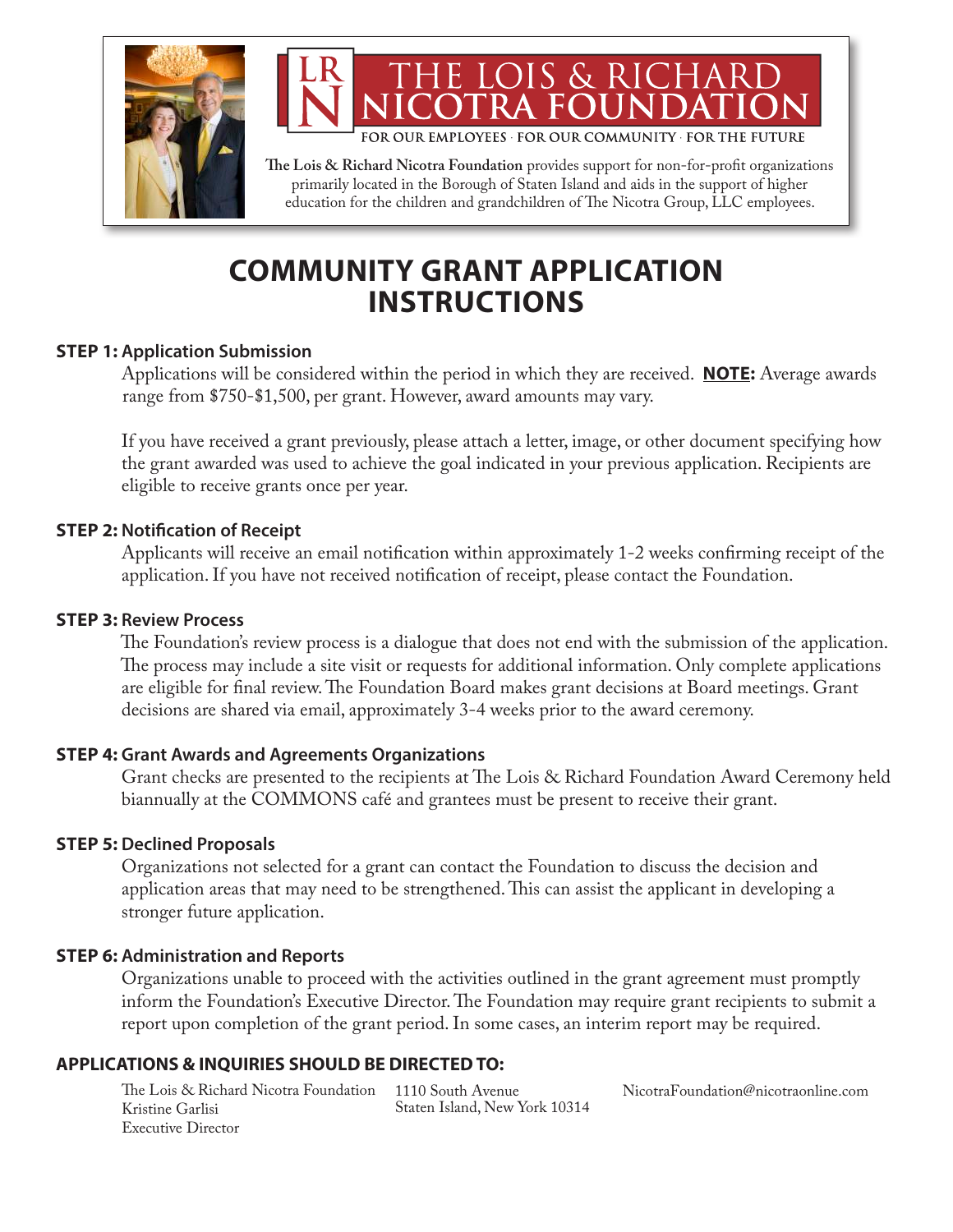



FOR OUR EMPLOYEES FOR OUR COMMUNITY FOR THE FUTURE

**The Lois & Richard Nicotra Foundation** provides support for non-for-profit organizations primarily located in the Borough of Staten Island and aids in the support of higher education for the children and grandchildren of The Nicotra Group, LLC employees.

# **COMMUNITY GRANT APPLICATION**

Entries must be typed or printed clearly in blue or black ink. Applicants are encouraged to attach a letter or supporting documentation to highlight need.

**NOTE:** If you have received a previous grant, please attach a letter or other document specifying how the grant was used to achieve the goal specified in your previous application.

| Name of organization to which grant would be paid (please list exact legal name): |                                             |                                                                                   |
|-----------------------------------------------------------------------------------|---------------------------------------------|-----------------------------------------------------------------------------------|
| Type of Organization (select one):                                                |                                             | ,我们也不能在这里的时候,我们也不能在这里的时候,我们也不能在这里的时候,我们也不能会在这里的时候,我们也不能会在这里的时候,我们也不能会在这里的时候,我们也不能 |
|                                                                                   | o Culture o Faith Based o Community o Other | o Education o Environment o Art o Youth - Sports & Empowerment                    |
|                                                                                   |                                             |                                                                                   |
|                                                                                   |                                             |                                                                                   |
|                                                                                   |                                             |                                                                                   |
|                                                                                   |                                             |                                                                                   |
|                                                                                   |                                             |                                                                                   |
|                                                                                   |                                             |                                                                                   |
| (if not Executive Director)                                                       |                                             |                                                                                   |
|                                                                                   |                                             |                                                                                   |
|                                                                                   |                                             |                                                                                   |
|                                                                                   |                                             |                                                                                   |